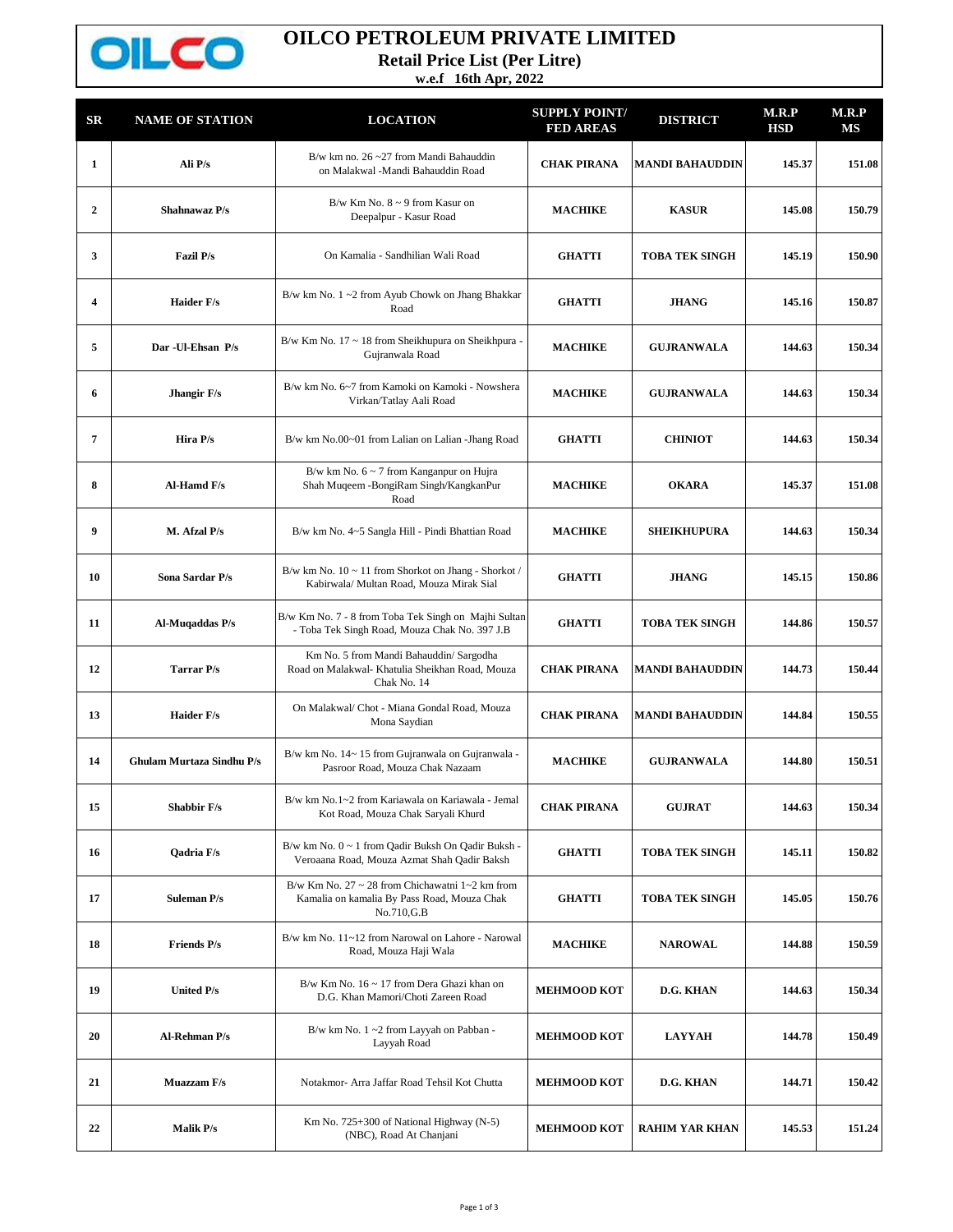

## **OILCO PETROLEUM PRIVATE LIMITED**

**Retail Price List (Per Litre)**

**w.e.f 16th Apr, 2022**

| SR | <b>NAME OF STATION</b> | <b>LOCATION</b>                                                                                                               | <b>SUPPLY POINT/</b><br><b>FED AREAS</b> | <b>DISTRICT</b>       | M.R.P<br><b>HSD</b> | M.R.P<br>MS |
|----|------------------------|-------------------------------------------------------------------------------------------------------------------------------|------------------------------------------|-----------------------|---------------------|-------------|
| 23 | Al-Raheem F/s          | Chak No.123 - B/TDA B/w Km No. $1 \sim 2$ from Layyah-<br>Multan By Pass Road on Layyah City- Multan/ DG Khan<br>By Pass Road | <b>MEHMOOD KOT</b>                       | <b>LAYYAH</b>         | 144.77              | 150.48      |
| 24 | <b>Awaisia P/s</b>     | Km No. 10 of Chowk Bahadar Pur to Chowk Shahbaz<br>Pur Road                                                                   | <b>MEHMOOD KOT</b>                       | <b>RAHIM YAR KHAN</b> | 146.02              | 151.73      |
| 25 | Al-Murtaza P/s         | B/w km No. 38 ~ 39 from Layyah on Garh Maharaja -<br>Chowk Azam ~ Layyah Road, Mouza 375/ TDA                                 | <b>MEHMOOD KOT</b>                       | <b>LAYYAH</b>         | 145.01              | 150.72      |
| 26 | M. Shafi P/s           | Km No. 3 ~ 4 from Naiwala Bangla on Naiwala Bangla<br>- Shirinwala Road, Mouza Chak No. 142/9 -L                              | <b>SAHIWAL</b>                           | <b>SAHIWAL</b>        | 144.63              | 150.34      |
| 27 | AL-Karam P/s           | B/w km No.0~1 from Fattoo Mor on Fattoo Mor Nai<br>Wala Bangla Road, Mouza Chak No.133/9-L                                    | <b>SAHIWAL</b>                           | <b>SAHIWAL</b>        | 144.63              | 150.34      |
| 28 | Rana F/s               | 4 km from N(5) Gamber Chowk on Noor Shah-Ghamber<br>Road                                                                      | <b>SAHIWAL</b>                           | <b>SAHIWAL</b>        | 144.63              | 150.34      |
| 29 | Ellahi Baksh P/s       | 2.9 km from 50 Pull Adda on Ghaziabad - Kassowal<br>Road                                                                      | <b>SAHIWAL</b>                           | <b>SAHIWAL</b>        | 144.63              | 150.34      |
| 30 | <b>Chaudhary P/s</b>   | B/w km No. 6~7 from Adda Shabeel on Adda<br>Shabeel - Naiwala Bangla Road, Chak No. 140/9 - L                                 | <b>SAHIWAL</b>                           | <b>SAHIWAL</b>        | 144.63              | 150.34      |
| 31 | <b>Munawar P/s</b>     | B/w km No. 77~78 from Bahawal pur & B/w 98~99<br>from Bahawal Nagar on Bahawalpur Road, Mouza Qaim<br>Pur                     | <b>VEHARI</b>                            | <b>BAHAWALPUR</b>     | 144.63              | 150.34      |
| 32 | AL-Madina P/s          | B/w km No. 0~1 from Kassowal on Kassowal<br>- Talumba Road, Mouza Chak No. 4/14-L                                             | <b>SAHIWAL</b>                           | <b>SAHIWAL</b>        | 144.63              | 150.34      |
| 33 | <b>Adil Hamza P/s</b>  | B/w km No.5~6 from Taj Chowk on Taj Chowk -<br>Ahmedpur/Chowk Sawatera Road, Mouza Ahmed Pur<br>Lumma                         | <b>MEHMOOD KOT</b>                       | <b>RAHIM YAR KHAN</b> | 145.53              | 151.24      |
| 34 | Nayyar P/s             | B/w Km No.7~8 on Qadirpur/ Rawan - Tatepur Road,<br>MouzaTatepur,                                                             | <b>MEHMOOD KOT</b>                       | <b>MULTAN</b>         | 144.71              | 150.42      |
| 35 | Zam Zam P/s            | $B/w$ km No. $21 \sim 22$ from Minchinabad on<br>Minchinabad - Head Sulemanki Road, Mouza Shrafpur                            | <b>VEHARI</b>                            | <b>BAHAWALNAGAR</b>   | 145.30              | 151.01      |
| 36 | Afzal & Sons P/s       | B/w km No.0~1 from Adda Bareka on Hasil Saru-Head<br>Sulemanki/Macleod Gunj Road, Mouza Bareka Ottar                          | <b>VEHARI</b>                            | <b>BAHAWALNAGAR</b>   | 145.40              | 151.11      |
| 37 | Lilla F/s              | b/w Km No. 40 ~ 41 Khushab /Lilla - Pind<br>Dad Khan Road                                                                     | <b>GHATTI</b>                            | <b>KUSHAB</b>         | 145.43              | 151.14      |
| 38 | <b>Gondal P/s</b>      | $B/w 10 \sim 11$ km from Bhera on<br>Malakwal/Bhera - Shahpur/Johrian Road                                                    | <b>GHATTI</b>                            | <b>SARGODHA</b>       | 145.22              | 150.93      |
| 39 | Nazim P/s              | B/w Km No. $9 \sim 8$ from Abdaal Chowk on Abdaal to<br>Hujjan Road, Mouza Salam                                              | <b>GHATTI</b>                            | <b>SARGODHA</b>       | 145.03              | 150.74      |
| 40 | Ali P/s                | 1.4 Km from Sillanwali By Pass Chowk on Sillanwali<br>Barana Road                                                             | <b>GHATTI</b>                            | <b>SARGODHA</b>       | 144.77              | 150.48      |
| 41 | Ali Petroleum          | B/w Km No.24 $\sim$ 25 from Fath Pur on Mianwali -<br>Muzaffargarh Road, Mouza Chak No. 67/ML                                 | <b>KOTLA JAM</b>                         | <b>BHAKKAR</b>        | 144.63              | 150.34      |
| 42 | Afnan F/s              | B/w km No. $54 \sim 55$ from Bhakkar on Kallur<br>Kot - Bhakkar Road, Mouza Kaluual Dagar                                     | <b>KOTLA JAM</b>                         | <b>BHAKKAR</b>        | 144.63              | 150.34      |
| 43 | Draz Khel Brothers P/s | B/w km No. 17~18 from Sargodha on Sargodha -<br>Khushab/ Mianwali Road, Mouza Dhrema                                          | <b>GHATTI</b>                            | <b>SARGODHA</b>       | 144.93              | 150.64      |
| 44 | Fakhr-E-Lasani P/S     | 6.4 km from Wagha Stop & 1.9 km from<br>Kingra Adda Stop on Kingra Sialkot Road, Mouza<br><b>Bhaloor Barhamna</b>             | <b>MACHIKE</b>                           | <b>SIALKOT</b>        | 145.39              | 151.10      |